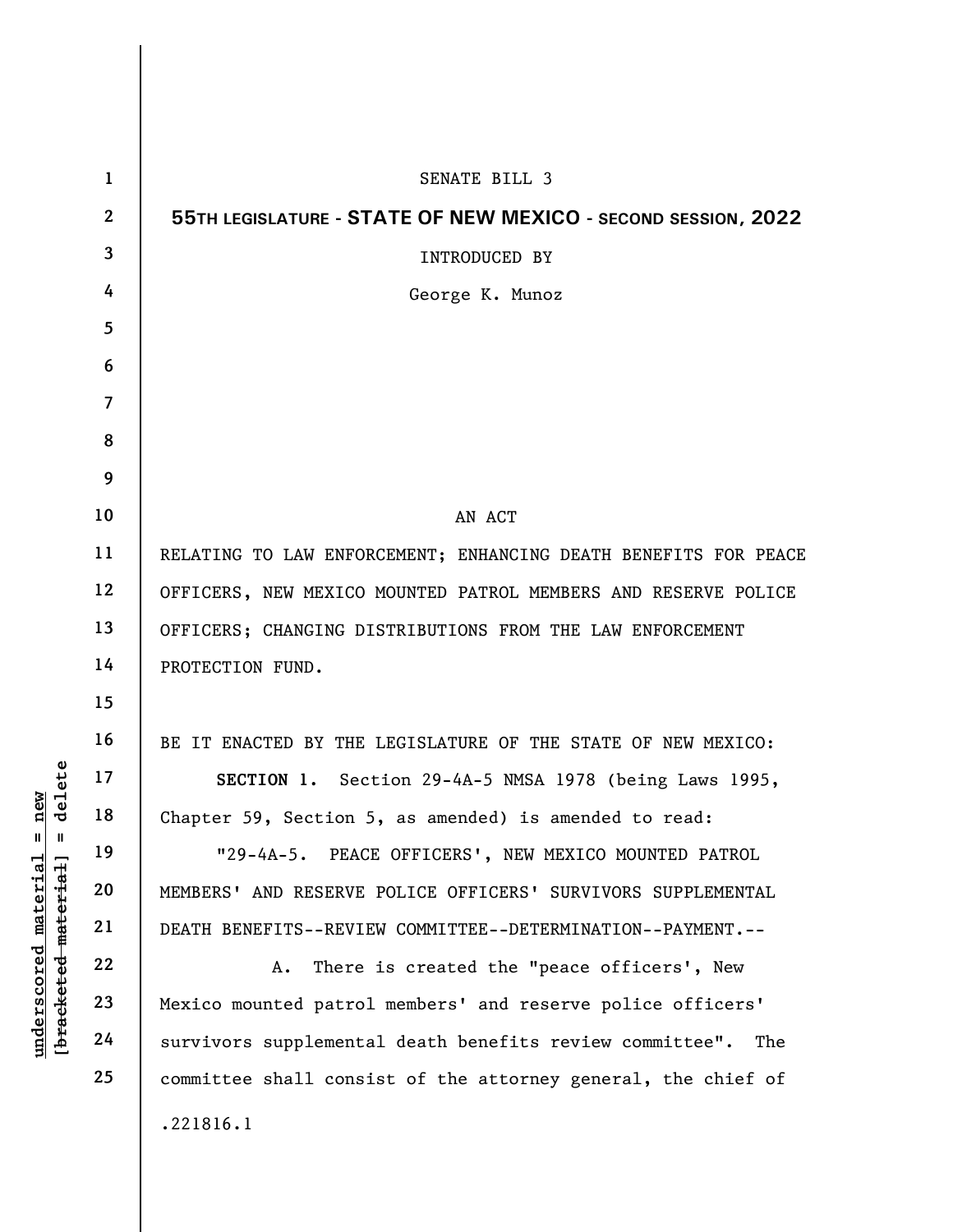the New Mexico state police and the state president of the fraternal order of police or their designees.

B. The peace officers', New Mexico mounted patrol members' and reserve police officers' survivors supplemental death benefits review committee shall determine whether a peace officer, New Mexico mounted patrol member or reserve police officer has been killed in the line of duty and advise the secretary of that determination. In addition to any other death benefits provided by law, the surviving spouse, children or parents shall be paid [two hundred fifty thousand dollars (\$250,000)] one million dollars (\$1,000,000) as supplemental death benefits whenever a peace officer, New Mexico mounted patrol member or reserve police officer is killed in the line of duty. The benefits shall be paid from the fund.

understand to the peace<br>
understand material surviving children.<br>
understand and parents of the peace<br>
or reserve police off<br>
surviving children.<br>
spouse, benefits shall<br>
parents of the peace<br>
or reserve police off<br>
sECTIO C. The benefits shall be paid first to the surviving spouse. If there is no surviving spouse, the benefits shall be distributed in pro rata shares to all surviving children. If there are no surviving children or spouse, benefits shall be distributed to the surviving parents of the peace officer, New Mexico mounted patrol member or reserve police officer."

SECTION 2. Section 29-13-3 NMSA 1978 (being Laws 1983, Chapter 289, Section 3, as amended) is amended to read:

"29-13-3. DISTRIBUTION OF CERTAIN INSURANCE COLLECTIONS--LAW ENFORCEMENT PROTECTION FUND CREATED.--There is .221816.1  $- 2 -$ 

1

2

3

4

5

6

7

8

9

10

11

12

13

14

15

16

17

18

19

20

21

22

23

24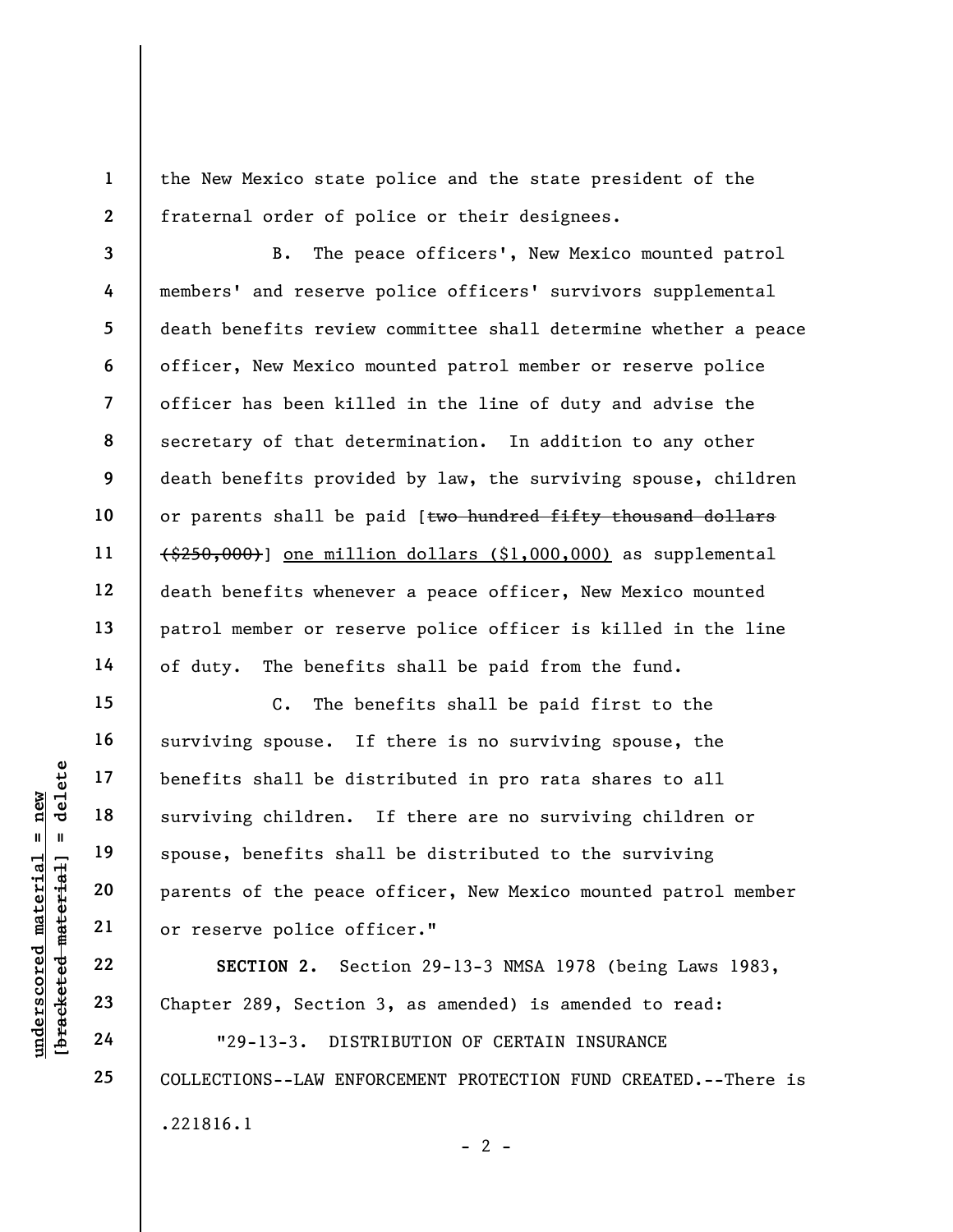1 2 3 4 5 6 7 8 9 10 11 created in the state treasury the "law enforcement protection fund". Ten percent of all money received for fees, licenses and penalties from life, general casualty and title insurance business pursuant to the New Mexico Insurance Code shall be paid monthly to the state treasurer and credited to the fund. On or before June 30 of each year, the state treasurer shall transfer to the [general fund] peace officers', New Mexico mounted patrol members' and reserve police officers' survivors fund any balance in the law enforcement protection fund in excess of one hundred thousand dollars (\$100,000) that is not obligated for expenses in that current fiscal year."

SECTION 3. Section 29-13-4 NMSA 1978 (being Laws 1993, Chapter 179, Section 6, as amended) is amended to read:

"29-13-4. DETERMINATION OF NEEDS AND RATE OF DISTRIBUTION.--

underscored material = new [bracketed material] = delete A. Annually on or before April 15, the division shall consider and determine the relative needs as requested by tribal, municipal, school district and university police departments, county sheriff's departments, the department of public safety and the academy for money in the fund in the succeeding fiscal year pursuant to the provisions of Subsections C and E of this section.

B. As necessary during the year, the division shall transfer an amount from the fund to the peace officers', New Mexico mounted patrol members' and reserve police officers' .221816.1

 $-3 -$ 

12

13

14

15

16

17

18

19

20

21

22

23

24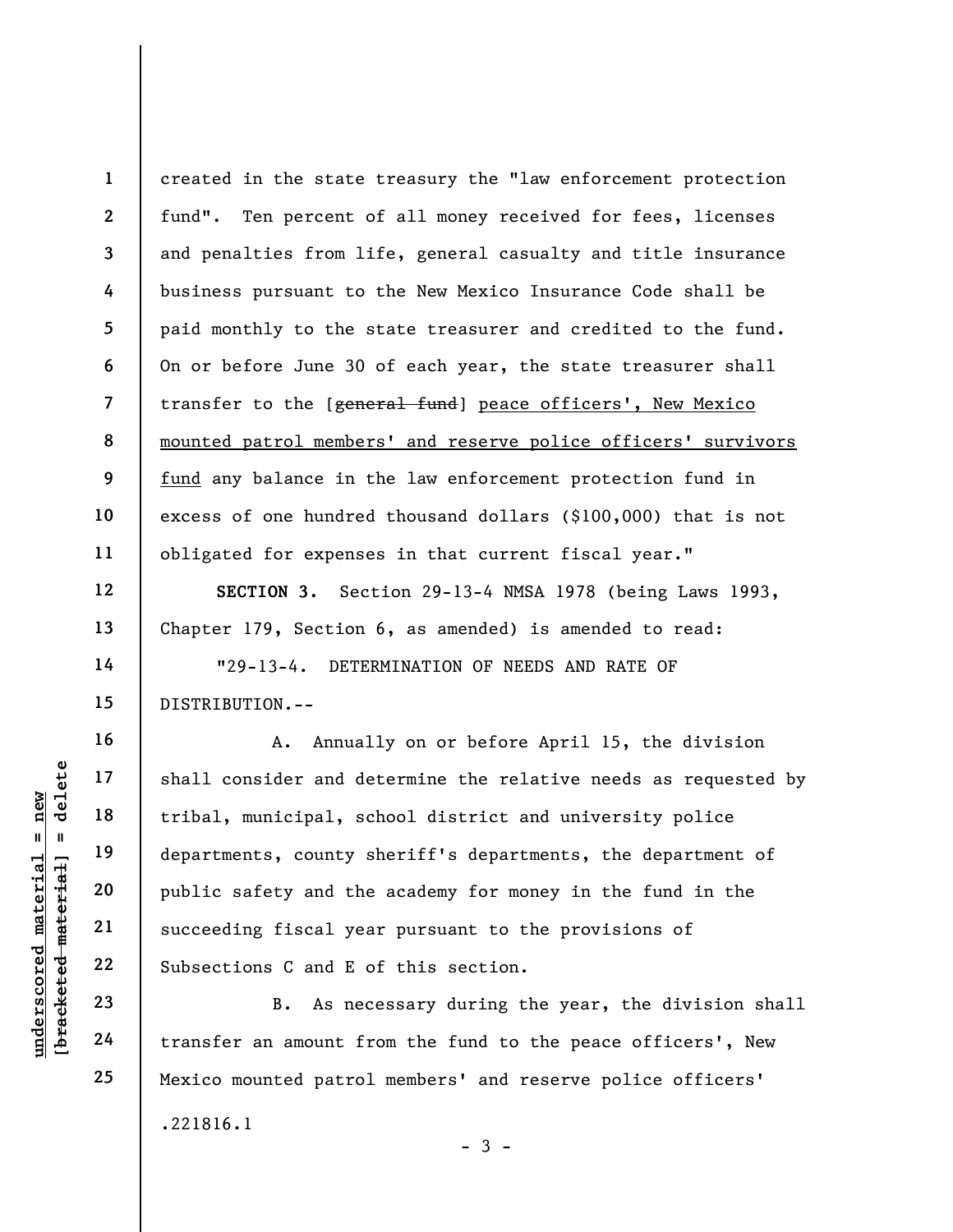under 17<br>
and 18<br>
1978;<br>
1978;<br>
1978;<br>
1978;<br>
1978;<br>
1978;<br>
1978;<br>
28<br>
entitled, unless allo<br>
provisions of Subsect<br>
provisions of Subsect<br>
21<br>
dollars (\$1,000)] one<br>
for each commissioned<br>
counted as a commission<br>
24<br>
thi 1 2 3 4 5 6 7 8 9 10 11 12 13 14 15 16 17 18 19 20 21 22 23 24 25 survivors fund that enables the balance of the peace officers', New Mexico mounted patrol members' and reserve police officers' survivors fund to be maintained at a minimum balance of [three hundred fifty thousand dollars (\$350,000)] one million dollars  $($ \$1,000,000). C. The division shall determine the rate of distribution of money in the fund as follows: (1) all municipal police, school district police and county sheriff's departments shall be entitled to a rate of distribution of forty-five thousand dollars (\$45,000); (2) university police departments shall be entitled to a rate of distribution of [forty-five thousand dollars (\$45,000)] ninety-five thousand dollars (\$95,000); (3) the academy shall be entitled to a rate of distribution of twenty-four thousand five hundred dollars (\$24,500) to carry out the purposes of Section 29-7-7.7 NMSA 1978; (4) tribal police departments shall be entitled, unless allocations are adjusted pursuant to the provisions of Subsection D of this section, to [one thousand dollars (\$1,000)] one thousand five hundred dollars (\$1,500) for each commissioned peace officer in the tribe. To be counted as a commissioned peace officer for the purposes of this paragraph, a commissioned peace officer shall have been assigned to duty and have worked in New Mexico for no fewer .221816.1

- 4 -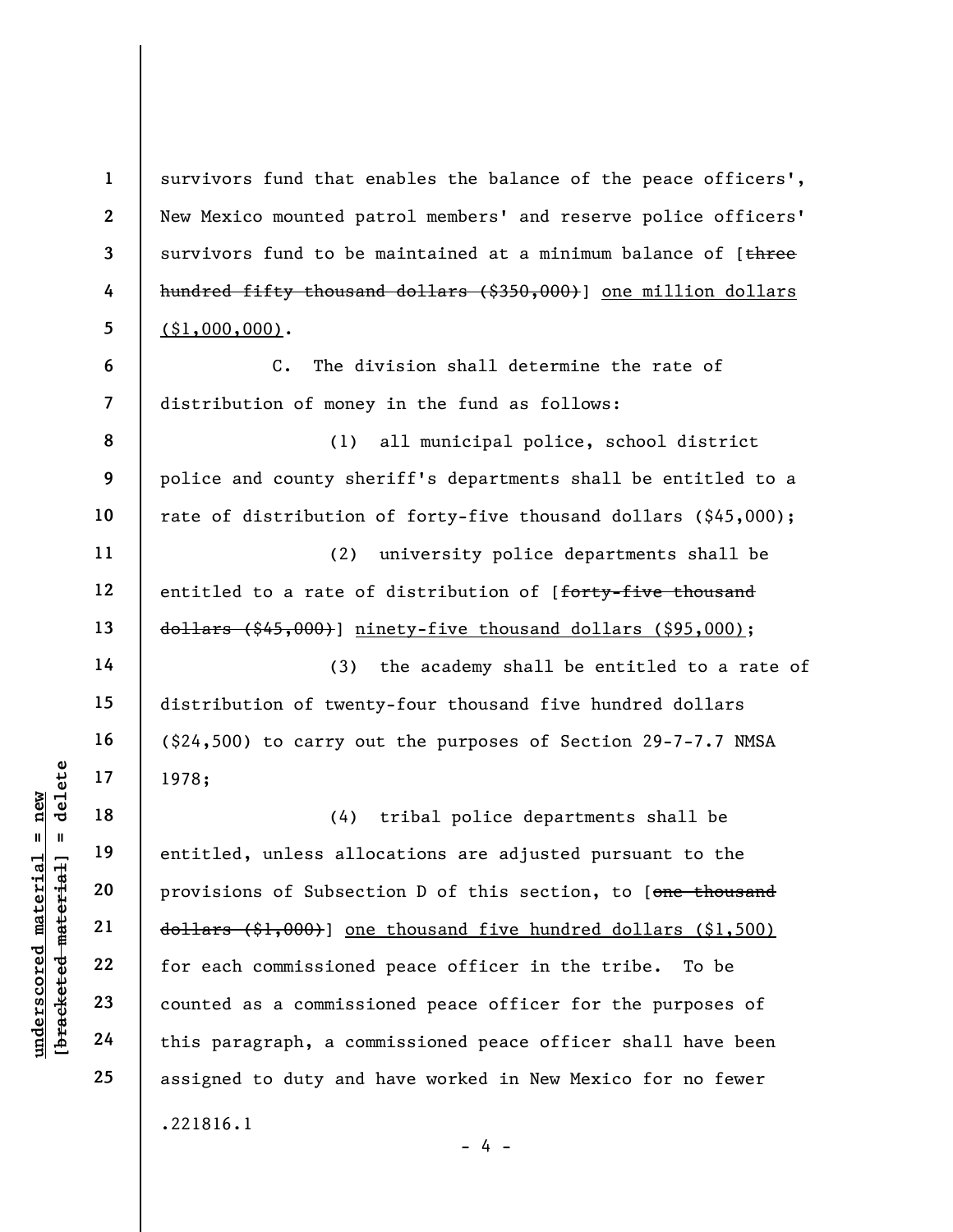2 3 7 than two hundred days in the calendar year immediately prior to the date of payment. Payments shall be made for only those divisions of the tribal police departments that perform services in New Mexico. A tribal police department shall not be eligible for any disbursement under the fund if commissioned peace officers cite non-Indians into the tribal court for civil or criminal citations;

8 9 10 11 12 13 14 15 16 17 18 (5) municipal, school district and university police and county sheriff's departments shall be entitled, unless allocations are adjusted pursuant to the provisions of Subsection D of this section, to [one thousand dollars  $(1,000)$ ] one thousand five hundred dollars (\$1,500) for each police officer or sheriff's deputy employed full time by that department who has been certified by the academy, or by a regional law enforcement training facility in the state certified by the director of the academy, as a police officer or has been authorized to act as a New Mexico peace officer pursuant to the provisions of Section 29-1-11 NMSA 1978; and

underscored material = new [bracketed material] = delete (6) municipal police, sheriff's and school district police departments that assign officers as school resource officers shall be entitled to [one thousand dollars (\$1,000)] one thousand five hundred dollars (\$1,500) for each assigned school resource officer's training pursuant to Section [<del>1 of this 2020 act</del>] 29-7-14 NMSA 1978.

> D. After distributions are determined in accordance .221816.1  $- 5 -$

19

20

21

22

23

24

25

1

4

5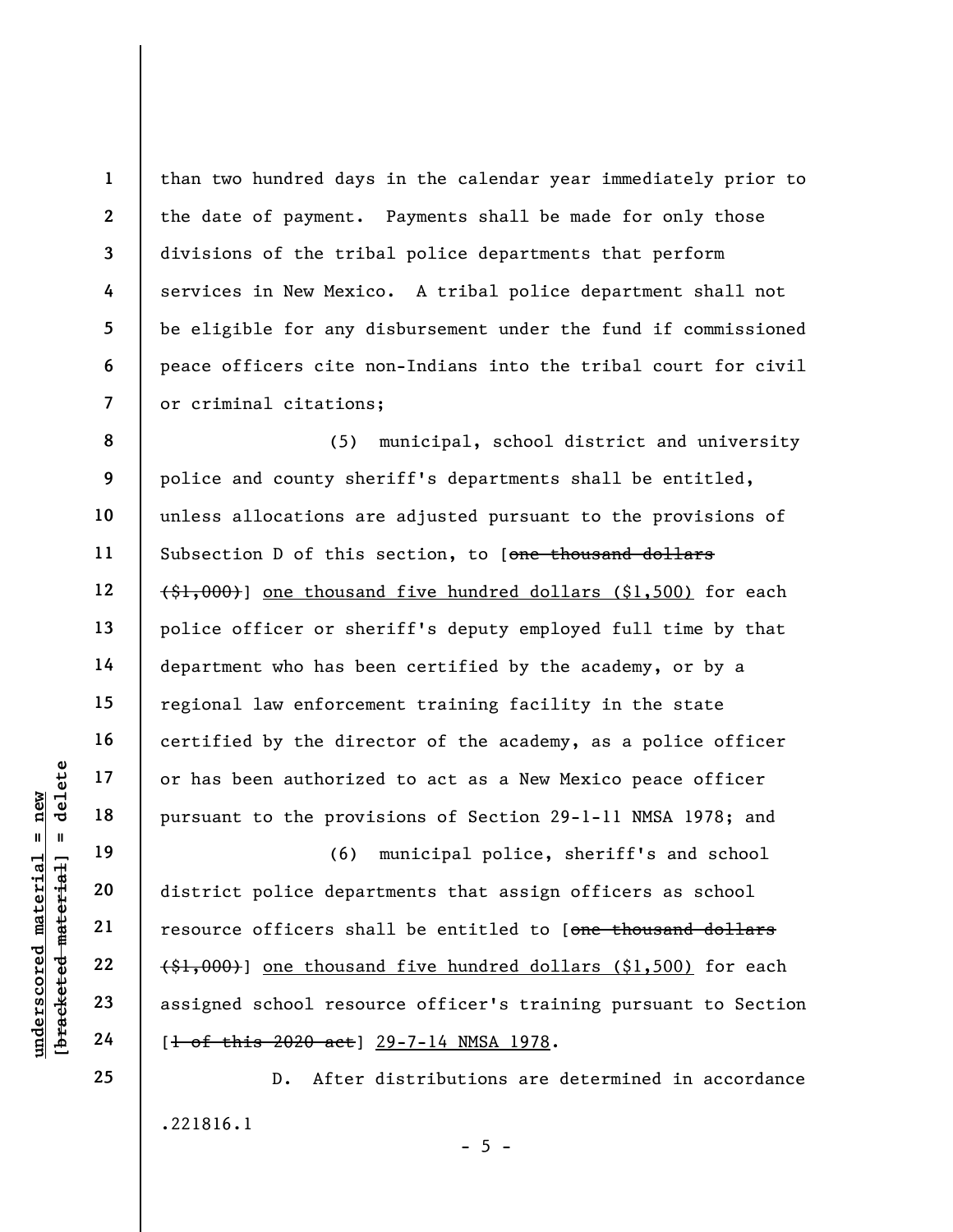with Subsection A, Subsection B and Paragraphs (1), (2), (3) and (6) of Subsection C of this section, if the balance in the fund is insufficient to permit the total allocations provided by Paragraphs (4) and (5) of Subsection C of this section, the division shall reduce that allocation to the maximum amount permitted by available money.

E. After all distributions have been made in accordance with Subsections A through D of this section, and if the balance in the fund is sufficient, the department of public safety shall be entitled to a rate of distribution of not more than two million dollars (\$2,000,000)."

SECTION 4. Section 29-13-7 NMSA 1978 (being Laws 1983, Chapter 289, Section 7, as amended by Laws 2020, Chapter 54, Section 1 and by Laws 2020, Chapter 67, Section 6) is amended to read:

"29-13-7. EXPENDITURE LIMITATION--CONTROL.--

A. Except as provided for the academy and the department of public safety in Subsections B and C of this section, amounts distributed from the fund shall be expended only for the following:

underschied a material material except<br>
and the section, amounts dist<br>
apparatus and equipme<br>
and the section, amounts dist<br>
only for the followin<br>
(1)<br>
apparatus and equipme<br>
refinancing thereof,<br>
24 standards; (1) the repair and purchase of law enforcement apparatus and equipment, including the financing and refinancing thereof, that meet minimum nationally recognized standards;

> (2) the purchase of law enforcement equipment, .221816.1

> > $- 6 -$

1

2

3

4

5

6

7

8

9

10

11

12

13

14

15

16

17

18

19

20

21

22

23

24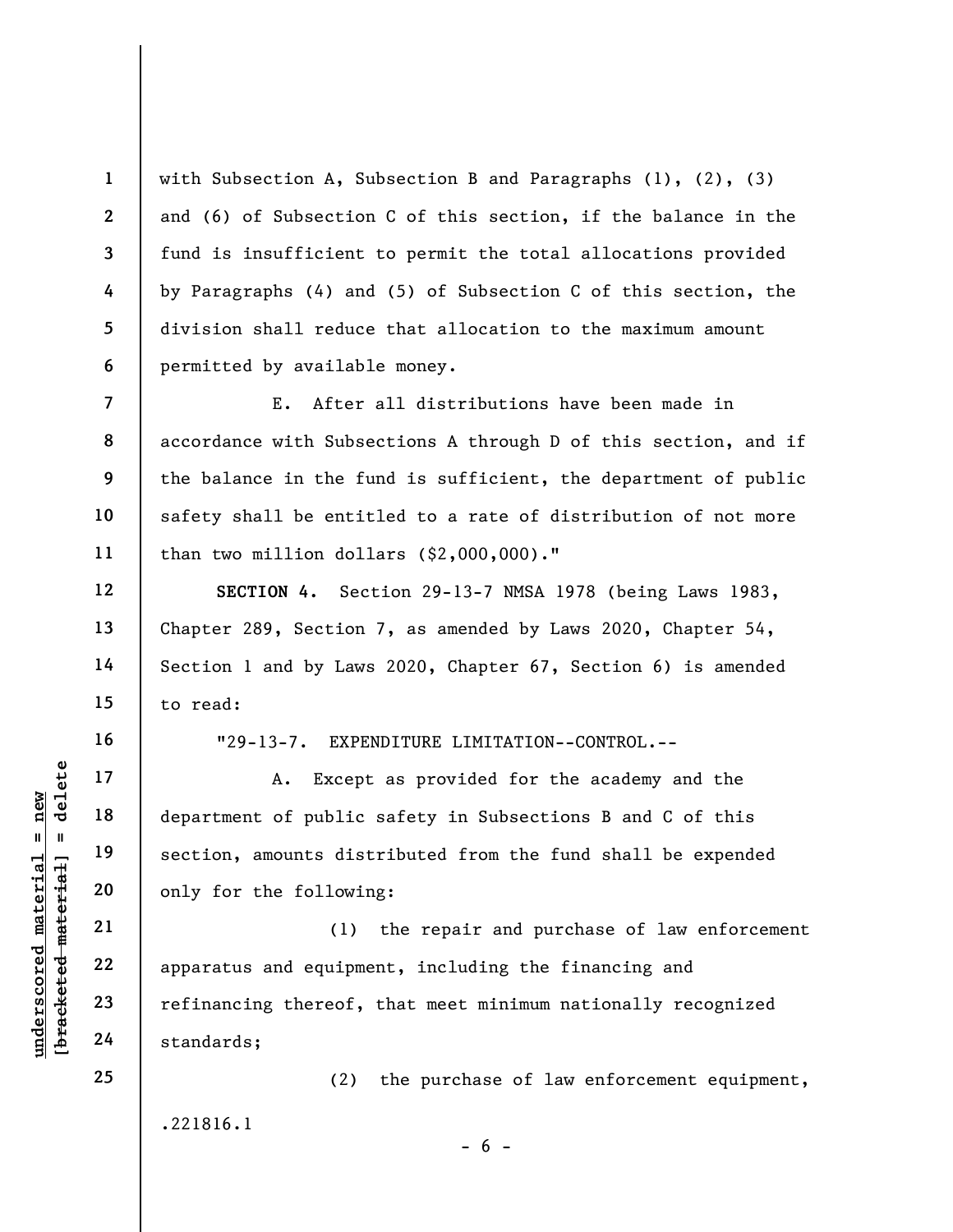understand material is the amount<br>  $\begin{bmatrix}\n\frac{1}{2} & \frac{1}{2} & \frac{1}{2} \\
\frac{1}{2} & \frac{1}{2} & \frac{1}{2} \\
\frac{1}{2} & \frac{1}{2} & \frac{1}{2} \\
\frac{1}{2} & \frac{1}{2} & \frac{1}{2} \\
\frac{1}{2} & \frac{1}{2} & \frac{1}{2} \\
\frac{1}{2} & \frac{1}{2} & \frac{1}{2} \\
\frac{1}{2} & \frac{1}{2} & \frac{1}{2} \\
\frac{1}{2} & \frac{$ 1 2 3 4 5 6 7 8 9 10 11 12 13 14 15 16 17 18 19 20 21 22 23 24 25 including protective vests, for police dogs; (3) expenses associated with advanced law enforcement planning and training; (4) maintaining the balance of the peace officers', New Mexico mounted patrol members' and reserve police officers' survivors fund at a minimum amount of [three hundred fifty thousand dollars (\$350,000)] one million dollars  $($ \$1,000,000); (5) complying with match or contribution requirements for the receipt of federal funds relating to criminal justice programs; (6) no more than fifty percent of the replacement salaries of municipal and county law enforcement personnel of municipalities or counties participating in basic law enforcement training; (7) a law enforcement officer retention payment in the amount of seven thousand five hundred dollars (\$7,500); provided that: (a) the distribution is requested by a municipality or county law enforcement agency that on January 1, 2018 had a staffing vacancy rate of at least ten percent to retain a law enforcement officer who is certified in accordance with the Law Enforcement Training Act and has at least twenty years of actual service credit earned under a municipal police member coverage plan as determined by the public employees .221816.1 - 7 -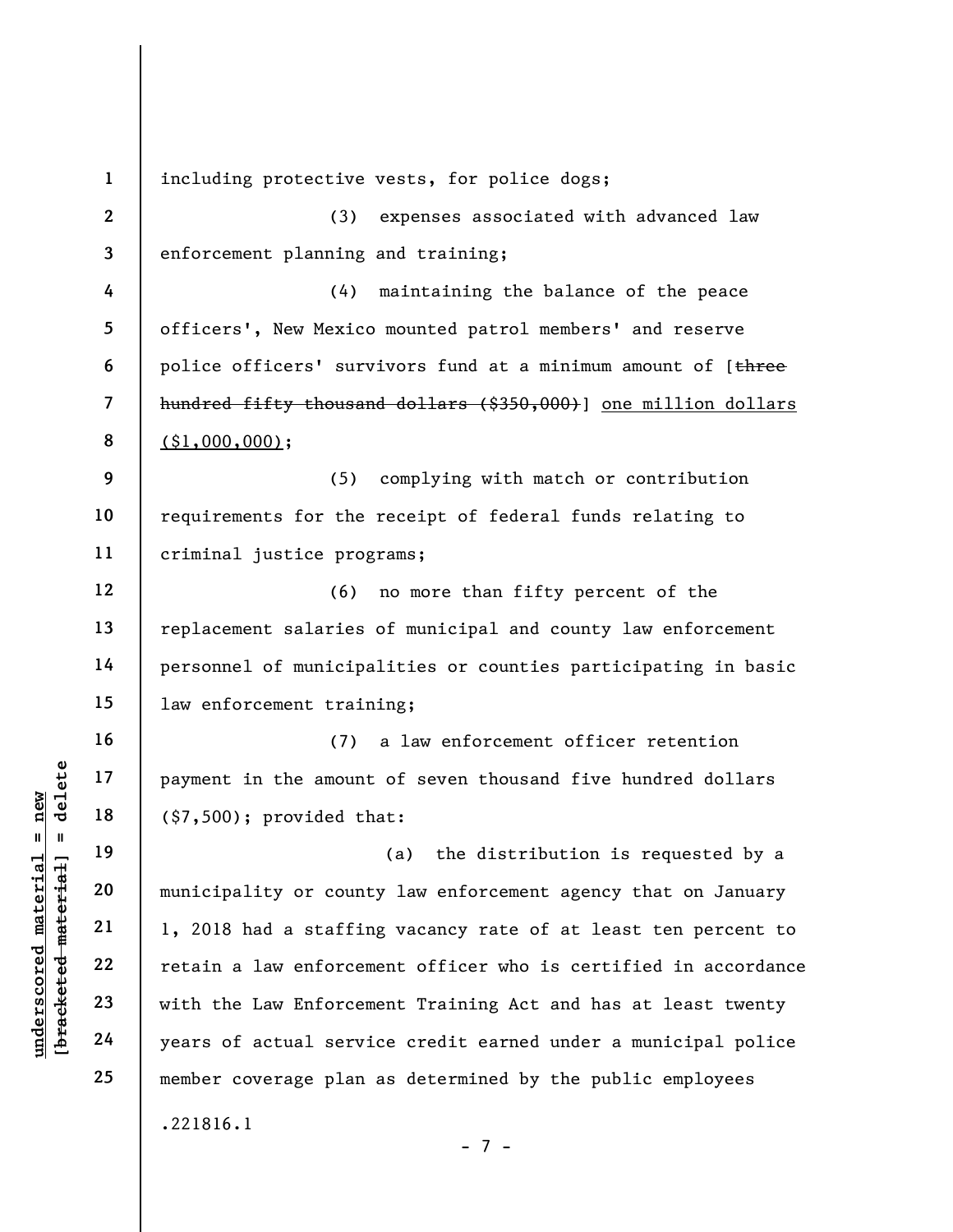underscored material material public safety:<br>  $\begin{bmatrix}\n1 & 1 & 19 \\
0 & 1 & 19 \\
0 & 20 \\
0 & 0 & 21 \\
0 & 0 & 22 \\
0 & 0 & 23 \\
0 & 0 & 23 \\
0 & 0 & 24\n\end{bmatrix}$  related expenses incu<br>
expected material care are seed of the specified<br>  $\begin{bmatrix}\n2 & 2 & 2 \\
2 &$ 1 2 3 4 5 6 7 8 9 10 11 12 13 14 15 16 17 18 19 20 21 22 23 24 25 retirement association; (b) the municipality or county law enforcement agency provides seven thousand five hundred dollars (\$7,500) in matching funds to the law enforcement officer; and (c) the distribution and the matching funds paid to a law enforcement officer shall not constitute the officer's base salary or wages and shall not be considered to be salary or otherwise be used to determine a pension for the purposes of the Public Employees Retirement Act; and (8) recruiting, providing bonuses for and training law enforcement officers engaged in community-oriented policing. B. For the academy, amounts distributed from the fund shall be expended only for providing tourniquet and trauma kits and training on the use of tourniquet and trauma kits pursuant to Section 29-7-7.7 NMSA 1978. C. The amount distributed to the department of public safety: (1) shall: (a) be used only to offset overtime-payrelated expenses incurred directly by the department of public safety from the special deployment of state police officers or other emergency assistance to counties or municipalities in response to critical circumstances as authorized by the governor; and .221816.1

- 8 -